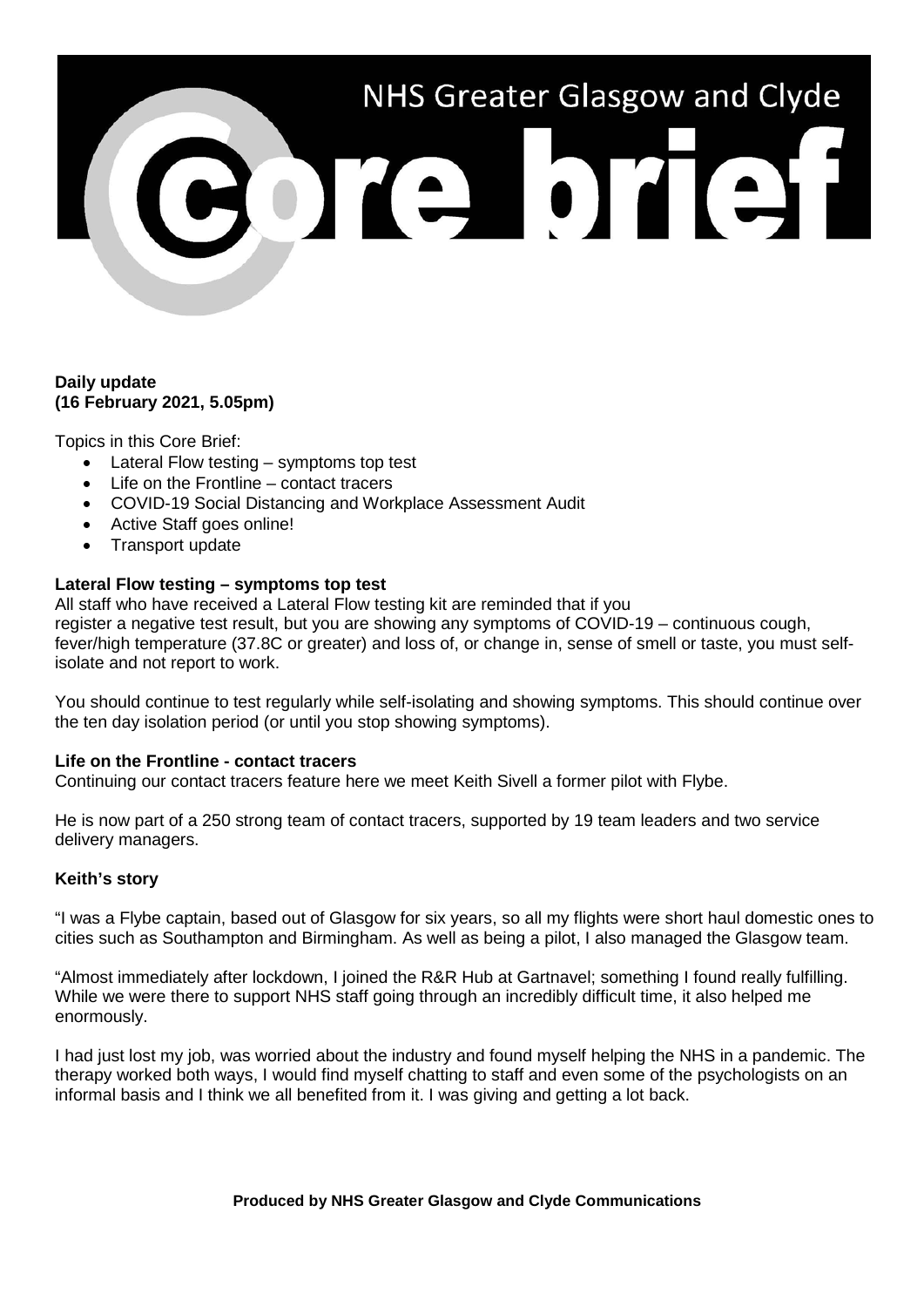"I joined Test and Protect in September and right away was able to use my skills from being a pilot and a manager in my new role. Listening, working my way through operating plans, managing; these were all my transferable skills so it was an easy transition.

"Strangely enough I still feel part of a 'crew'. Team work is the part of the job I enjoy the most; it really is close to a flying life. I do miss being up in the sky, but not the early mornings that go along with it!

"As a pilot you also need to manage stress – both your own and others. The skills you pick up talking to passengers, perhaps when they are delayed, is a skill you can use in this job. Most people we speak to are fine about being asked to self-isolate, but some are not and my past job helps me speak to them about what is worrying them, be it money, family or whatever.

"I have no idea when the airline industry will recover but it will take a long time and the business sector will be most affected. People will always want to go on holiday but the business world has adapted and changed so much during the pandemic and I doubt there will be as much business travel when things get back to normal. I am counting my blessings. I may not be flying but I am in a great team, doing a job I enjoy. So I am one of the lucky ones.

"The world doesn't need pilots just now. It does need people to support the efforts in stopping the spread of Covid-19. I'm very happy that I can play my part with this."

The Test and Protect service runs from 8am – 8pm, 7 days a week, 365 days a year.

Tomorrow we hear from Chris Quinn who was the Cinema Operations Manager for Cineworld for four years.

### **COVID-19 Social Distancing and Workplace Assessment Audit**

The NHSGGC Guidance on Social Distancing (SD) was issued in June 2020. A key component of this guidance was the requirement for local managers in conjunction with staff to undertake a specific risk assessment to identify risks and suitable control measures associated with COVID-19 in the workplace.

An audit tool has been developed on Webropol. The aim of this audit is to provide assurance to our workforce, service users and members of the public that we are continuously striving to ensure a safe and healthy workplace for all during the COVID-19 pandemic.

Please access the [Audit Guidance document](https://www.nhsggc.org.uk/media/264335/covid19_staff_socdist_risk_assess_audit_guidance.doc) for further information.

Please access the Audit tool here: [Social Distancing and Workplace Assessment Audit.](https://link.webropolsurveys.com/Participation/Public/56b08d59-6272-4100-b5ab-23fd2512580e?displayId=Uni2071081)

The audit will take approximately 15 minutes to complete.

Managers should ensure this audit is completed by February 2021.

Should you have any queries please contact the Health and Safety Department.

Information in relation to Social Distancing can be found [here.](https://www.nhsggc.org.uk/your-health/health-issues/covid-19-coronavirus/for-nhsggc-staff/social-distancing-in-the-workplace/) If you have any ideas to improve Social Distancing practice, please share with your line manager and email here: [SDCommsGroup@ggc.scot.nhs.uk](mailto:SDCommsGroup@ggc.scot.nhs.uk)